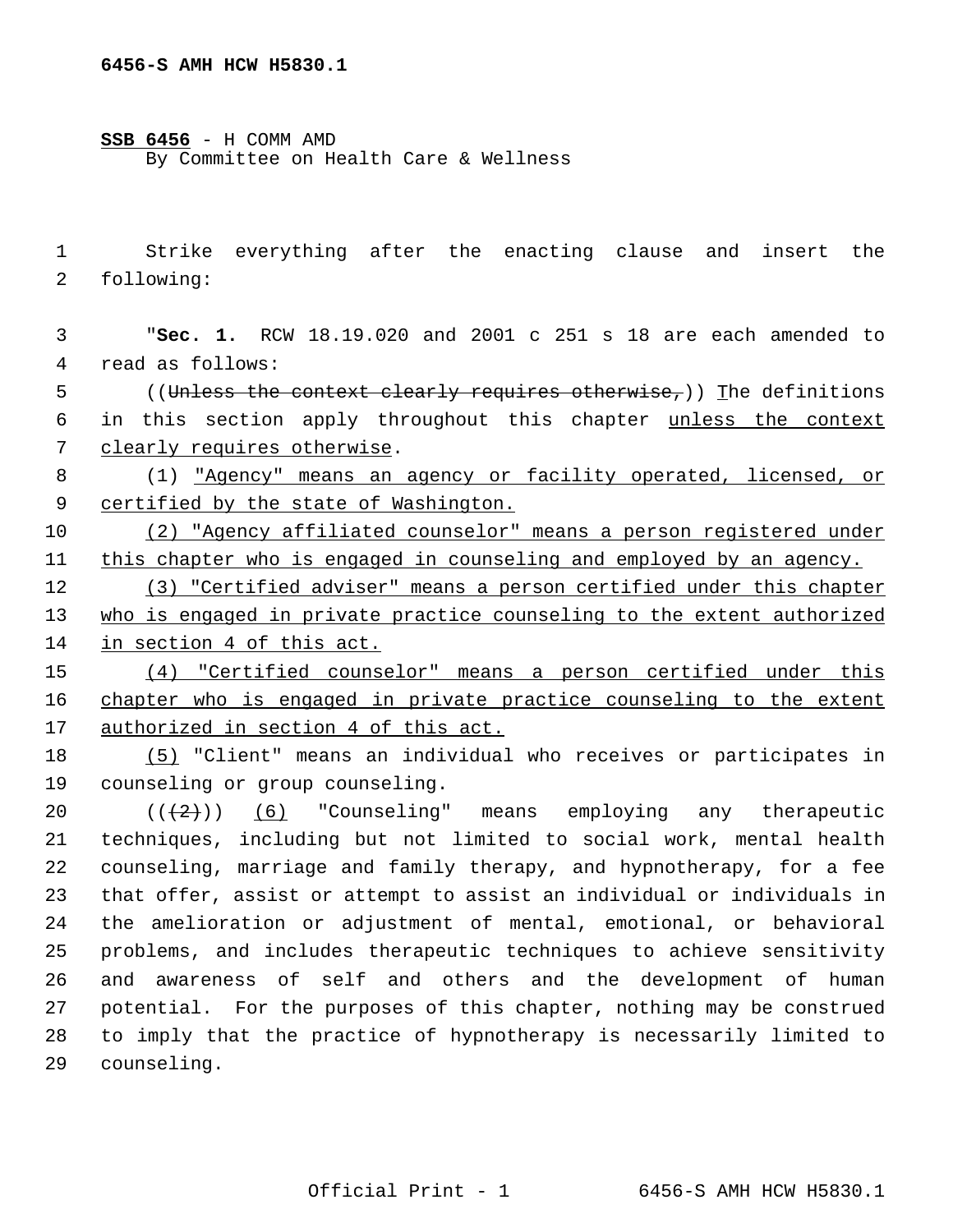$((+3))$  (7) "Counselor" means an individual, practitioner, therapist, or analyst who engages in the practice of counseling to the public for a fee, including for the purposes of this chapter, hypnotherapists.  $((+4))$   $(8)$  "Department" means the department of health.  $((+5))$  (9) "Hypnotherapist" means a person registered under this chapter who is practicing hypnosis as a modality. (10) "Private practice counseling" means the practice of counseling by a certified counselor or certified adviser as specified in section 4 of this act. (11) "Psychotherapy" means the practice of counseling using diagnosis of mental disorders according to the fourth edition of the diagnostic and statistical manual of mental disorders, published in 1994, and the development of treatment plans for counseling based on diagnosis of mental disorders in accordance with established practice standards. (12) "Secretary" means the secretary of the department or the secretary's designee. **Sec. 2.** RCW 18.19.030 and 2001 c 251 s 19 are each amended to read as follows: 21 ((No)) A person may not, ((for a fee or)) as a part of his or her position as an employee of a state agency, practice counseling without 23 being registered to practice as an agency affiliated counselor by the department under this chapter unless exempt under RCW 18.19.040. NEW SECTION. **Sec. 3.** A new section is added to chapter 18.19 RCW to read as follows: A person may not, for a fee or as a part of his or her position as an employee of a state agency, practice hypnotherapy without being registered to practice as a hypnotherapist by the department under this chapter unless exempt under RCW 18.19.040.

 NEW SECTION. **Sec. 4.** A new section is added to chapter 18.19 RCW to read as follows:

 The scope of practice of certified counselors and certified advisers consists exclusively of the following: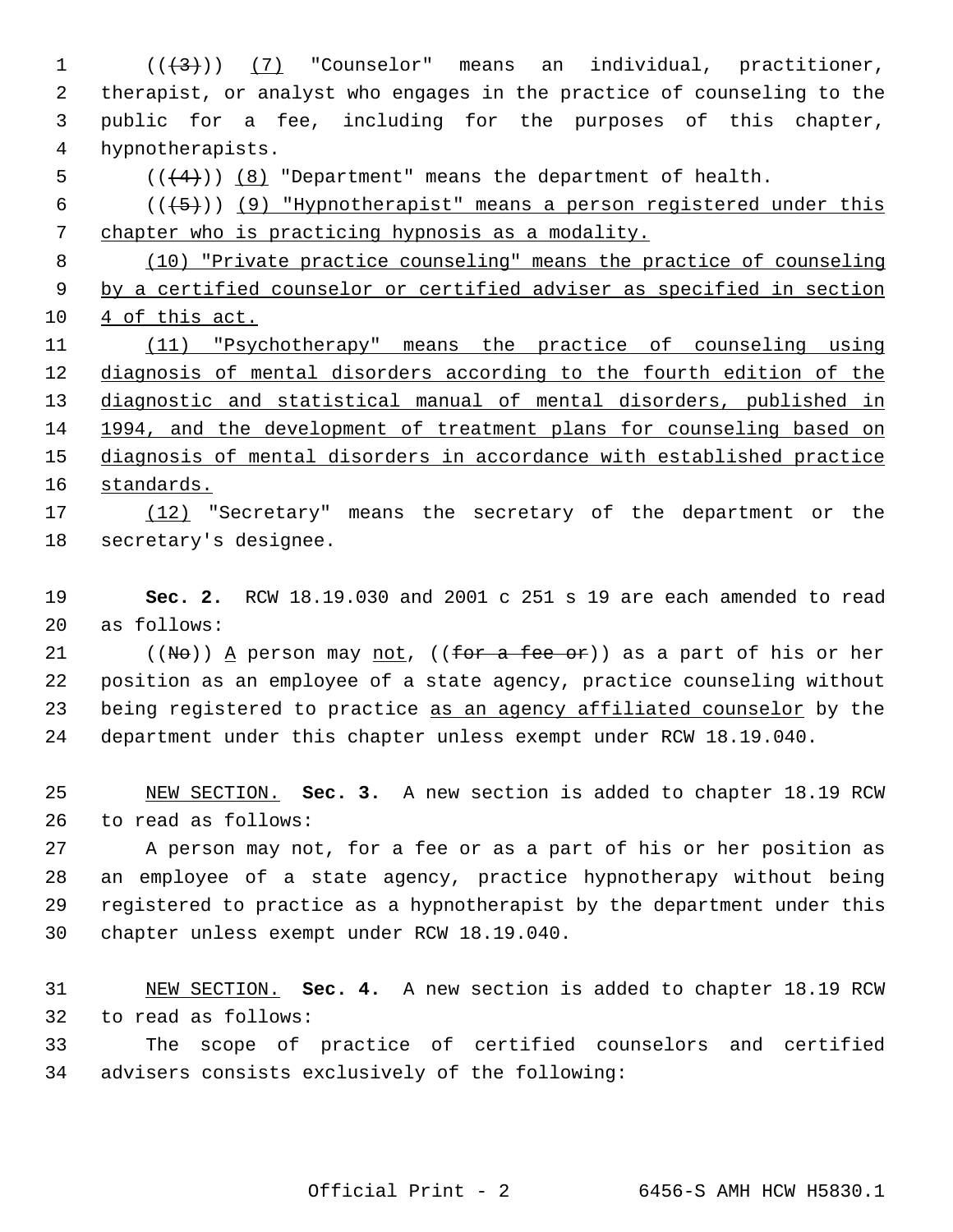(1) Appropriate screening of the client's level of functional impairment using the global assessment of functioning as described in the fourth edition of the diagnostic and statistical manual of mental disorders, published in 1994. Recognition of a mental or physical disorder or a global assessment of functioning score of sixty or less requires that the certified counselor refer the client to a physician, osteopathic physician, or licensed mental health practitioner, as 8 defined by the secretary, for diagnosis and treatment;

 (2) Certified counselors and certified advisers may counsel and guide a client in adjusting to life situations, developing new skills, and making desired changes, in accordance with the theories and techniques of a specific counseling method and established practice standards, if the client has a global assessment of functioning score greater than sixty;

 (3) Certified counselors may counsel and guide a client in adjusting to life situations, developing new skills, and making desired changes if the client has a global assessment of functioning score of sixty or less if:

 (a) The client has been referred to the certified counselor by a physician, osteopathic physician, or licensed mental health practitioner, as defined by the secretary, and care is provided as part of a plan of treatment developed by the referring practitioner who is actively treating the client. The certified counselor must adhere to any conditions related to the certified counselor's role as specified in the plan of care; or

 (b) The certified counselor referred the client to seek diagnosis and treatment from a physician, osteopathic physician, or licensed mental health practitioner, as defined by the secretary, and the client refused, in writing, to seek treatment from the other provider. The certified counselor may provide services to the client consistent with a treatment plan developed by the certified counselor and the consultant or supervisor with whom the certified counselor has a written consultation or supervisory agreement.

 **Sec. 5.** RCW 18.19.040 and 2001 c 251 s 20 are each amended to read as follows:

Nothing in this chapter may be construed to prohibit or restrict: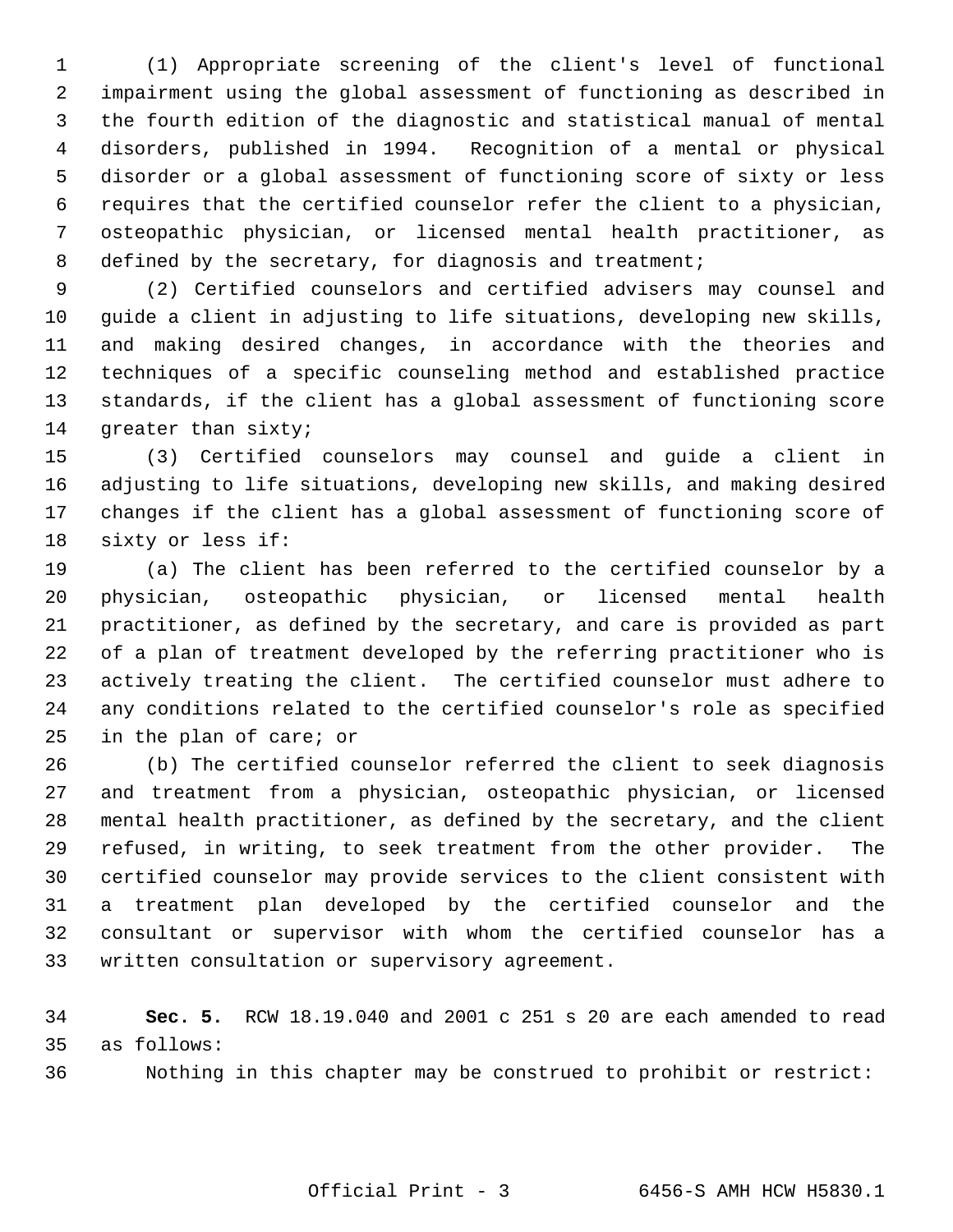(1) The practice of a profession by a person who is either registered, certified, licensed, or similarly regulated under the laws of this state and who is performing services within the person's authorized scope of practice, including any attorney admitted to practice law in this state when providing counseling incidental to and in the course of providing legal counsel;

 (2) The practice of counseling by an employee or trainee of any federal agency, or the practice of counseling by a student of a college or university, if the employee, trainee, or student is practicing solely under the supervision of and accountable to the agency, college, or university, through which he or she performs such functions as part of his or her position for no additional fee other than ordinary compensation;

14 (3) The practice of counseling by a person ((without a mandatory 15 charge)) for no compensation;

 (4) The practice of counseling by persons offering services for public and private nonprofit organizations or charities not primarily engaged in counseling for a fee when approved by the organizations or 19 agencies for whom they render their services;

 (5) Evaluation, consultation, planning, policy-making, research, or related services conducted by social scientists for private 22 corporations or public agencies;

 (6) The practice of counseling by a person under the auspices of a religious denomination, church, or organization, or the practice of religion itself;

 (7) The practice of counseling by peer counselors who use their own experience to encourage and support people with similar conditions or 28 activities related to the training of peer counselors; and

29 (8) Counselors ((whose residency is not)) who reside outside Washington state from providing up to ten days per quarter of training 31 or workshops in the state, as long as they  $((\text{dom} \pm))$  do not hold 32 themselves out to be registered or certified in Washington state.

 **Sec. 6.** RCW 18.19.050 and 2001 c 251 s 21 are each amended to read as follows:

 (1) In addition to any other authority provided by law, the secretary has the following authority: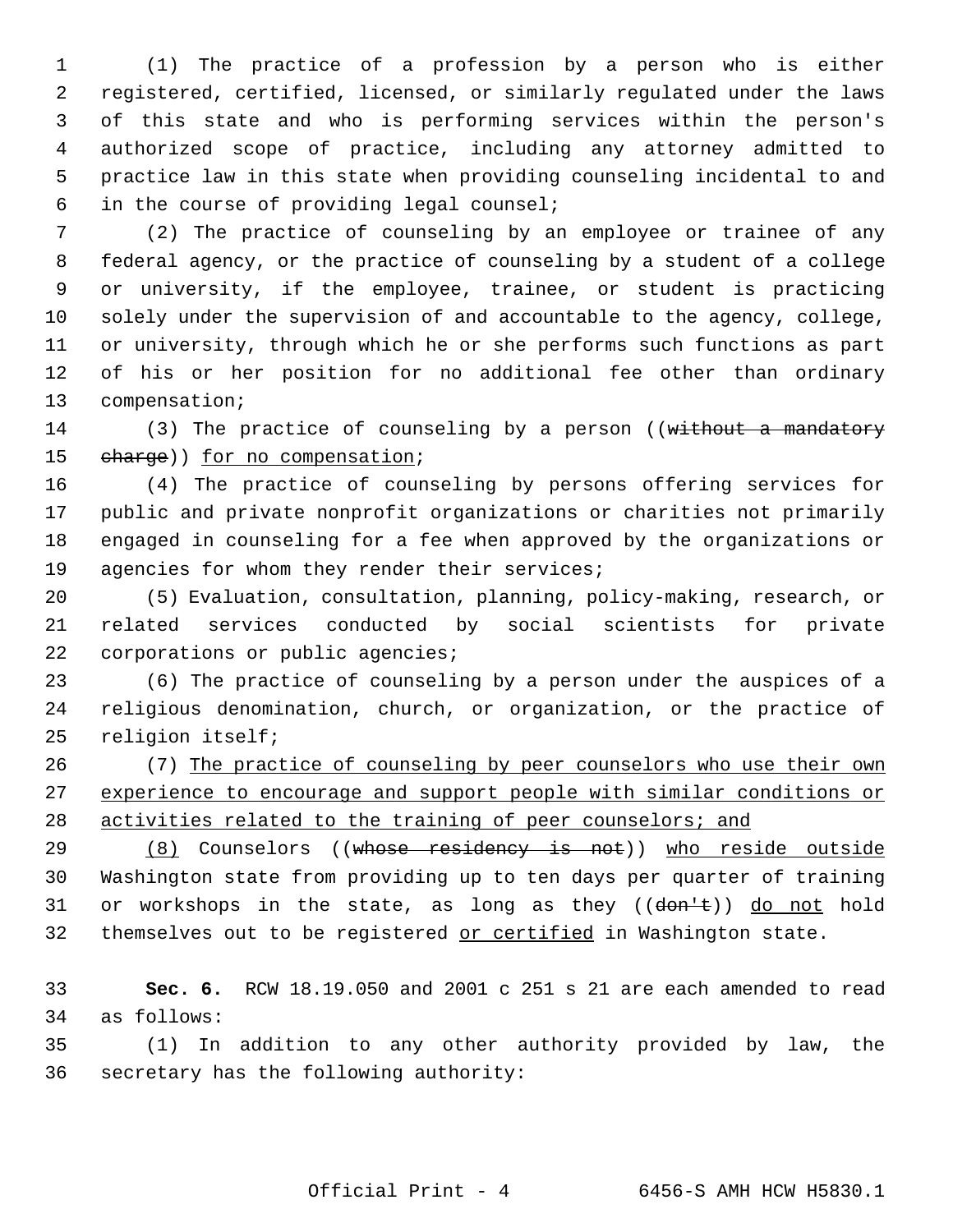1 (a) To adopt rules, in accordance with chapter 34.05 RCW, necessary 2 to implement this chapter;

 3 (b) To set all registration, certification, and renewal fees in 4 accordance with RCW 43.70.250 and to collect and deposit all such fees 5 in the health professions account established under RCW 43.70.320;

 6 (c) To establish forms and procedures necessary to administer this 7 chapter;

 8 (d) To hire clerical, administrative, and investigative staff as 9 needed to implement this chapter;

10 (e) To issue a registration or certification to any applicant who 11 has met the requirements for registration or certification; and

12 (f) To ((develop a dictionary of recognized professions and 13 occupations providing counseling services to the public included under 14 this chapter)) establish education equivalency, examination, 15 supervisory, consultation, and continuing education requirements for 16 certified counselors and certified advisers.

17 (2) The uniform disciplinary act, chapter 18.130 RCW, governs the 18 issuance and denial of registrations and certifications and the 19 discipline of registrants under this chapter. The secretary shall be 20 the disciplining authority under this chapter. ((The absence of 21 educational or training requirements for counselors registered under 22 this chapter or the counselor's use of nontraditional nonabusive 23 therapeutic techniques shall not, in and of itself, give the secretary 24 authority to unilaterally determine the training and competence or to 25 define or restrict the scope of practice of such individuals.))

26 (3) The department shall publish and disseminate information ( $(i+n)$ 27 order)) to educate the public about the responsibilities of counselors, 28 the types of counselors, and the rights and responsibilities of clients 29 established under this chapter. ((Solely for the purposes of 30 administering this education requirement,)) The secretary ((shall))  $\text{may}$ 31 assess an additional fee for each application and renewal( $\sqrt{\frac{1}{2} + \frac{1}{2}}$ 32 five percent of the fee. The revenue collected from the assessment fee 33 may be appropriated by the legislature for the department's use in 34 educating consumers pursuant to this section. The authority to charge 35 the assessment fee shall terminate on June 30, 1994)) to fund public 36 education efforts under this section.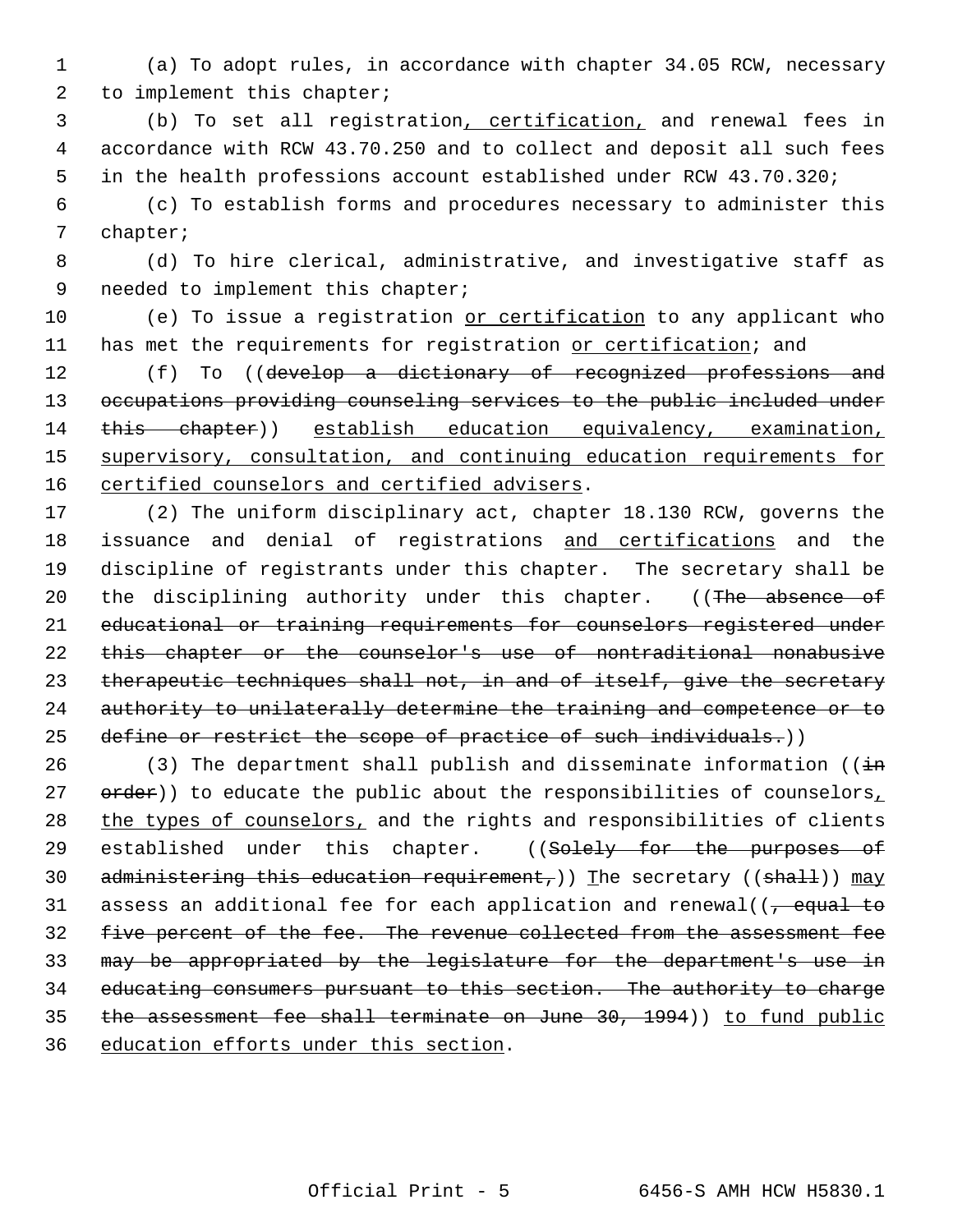**Sec. 7.** RCW 18.19.060 and 2001 c 251 s 22 are each amended to read as follows:

 ((Persons registered under this chapter)) Certified counselors and 4 certified advisers shall provide clients at the commencement of any program of treatment with accurate disclosure information concerning their practice, in accordance with guidelines developed by the department, that will inform clients of the purposes of and resources available under this chapter, including the right of clients to refuse treatment, the responsibility of clients for choosing the provider and treatment modality which best suits their needs, and the extent of 11 confidentiality provided by this chapter, the department, another 12 agency, or other jurisdiction. The disclosure statement must inform 13 the client of the certified counselor's or certified adviser's consultation arrangement or supervisory agreement as defined in rules 15 adopted by the secretary. The disclosure information provided by the 16 certified counselor or certified adviser, the receipt of which shall be 17 acknowledged in writing by the certified counselor or certified adviser 18 and the client, shall include any relevant education and training, the therapeutic orientation of the practice, the proposed course of 20 treatment where known, any financial requirements, referral resources, and such other information as the department may require by rule. The disclosure information shall also include a statement that 23 ((registration)) the certification of an individual under this chapter does not include a recognition of any practice standards, nor 25 necessarily imply the effectiveness of any treatment. Certified counselors and certified advisers must also disclose that they are not credentialed to diagnose mental disorders or to conduct psychotherapy 28 as defined by the secretary by rule. The client is not liable for any fees or charges for services rendered prior to receipt of the disclosure statement.

 **Sec. 8.** RCW 18.19.090 and 1991 c 3 s 24 are each amended to read as follows:

33 ((The secretary shall issue a registration to any applicant who submits, on forms provided by the secretary, the applicant's name, address, occupational title, name and location of business, and other information as determined by the secretary, including information necessary to determine whether there are grounds for denial of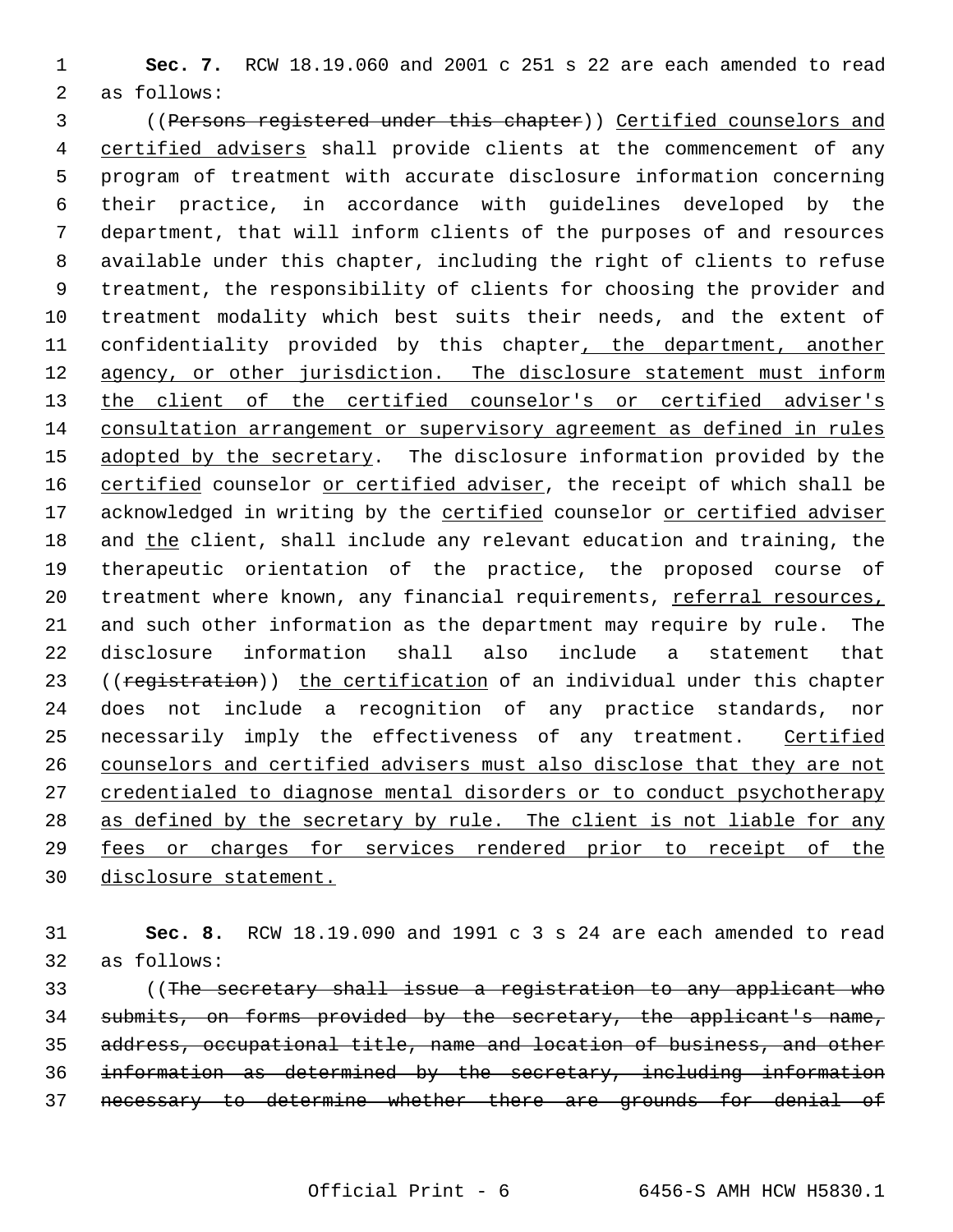registration or issuance of a conditional registration under this 2 chapter or chapter 18.130 RCW. Applicants for registration shall register as counselors or may register as hypnotherapists if employing hypnosis as a modality. Applicants shall, in addition, provide in their titles a description of their therapeutic orientation, discipline, theory, or technique.)) (1) Application for agency affiliated counselor, certified counselor, certified adviser, or hypnotherapist must be made on forms approved by the secretary. The secretary may require information necessary to determine whether applicants meet the qualifications for the credential and whether there are any grounds for denial of the credential, or for issuance of a conditional credential, under this chapter or chapter 18.130 RCW. The 13 application for agency affiliated counselor, certified counselor, or certified adviser must include a description of the applicant's 15 orientation, discipline, theory, or technique. Each applicant shall pay a fee determined by the secretary as provided in RCW 43.70.250, which shall accompany the application. (2) Applicants for agency affiliated counselor must provide satisfactory documentation that they are employed by an agency or have 20 an offer of employment from an agency. (3) At the time of application for initial certification, applicants for certified counselor prior to July 1, 2010, are required to: (a) Have been registered for no less than five years at the time of application for an initial certification; (b) Have held a valid, active registration that is in good standing and be in compliance with any disciplinary process and orders at the time of application for an initial certification; (c) Show evidence of having completed course work in risk assessment, ethics, appropriate screening and referral, and Washington 31 state law and other subjects identified by the secretary; (d) Pass an examination in risk assessment, ethics, appropriate screening and referral, and Washington state law, and other subjects as determined by the secretary; and (e) Have a written consultation agreement with a credential holder who meets the qualifications established by the secretary.

(4) Unless eligible for certification under subsection (3) of this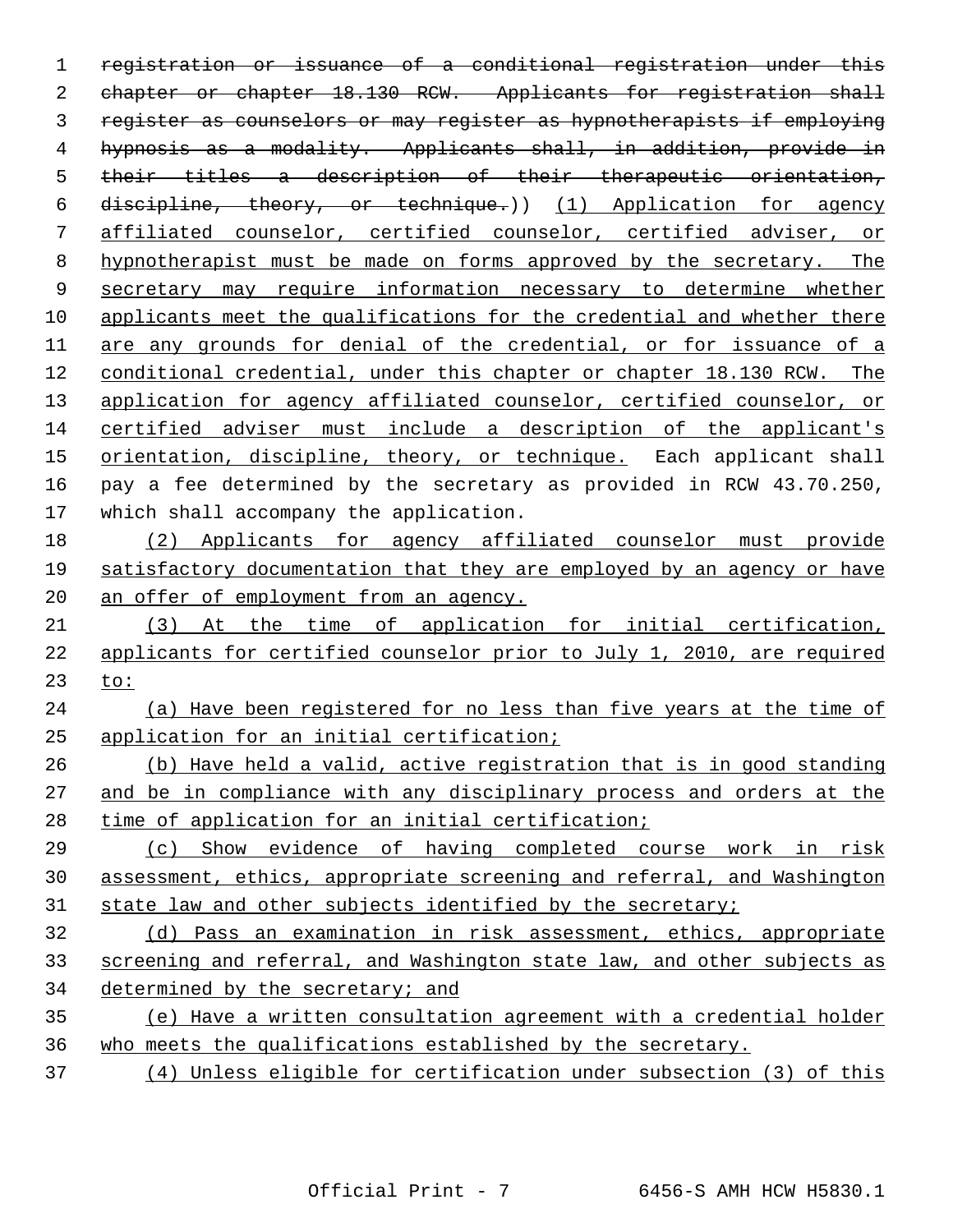section, applicants for certified counselor or certified adviser are required to:

 (a)(i) Have a bachelor's degree in a counseling-related field, if applying for certified counselor; or

 (ii) Have an associate degree in a counseling-related field and a supervised internship, if applying for certified adviser;

 (b) Pass an examination in risk assessment, ethics, appropriate screening and referral, and Washington state law, and other subjects as 9 determined by the secretary; and

 (c) Have a written supervisory agreement with a supervisor who meets the qualifications established by the secretary.

 (5) Each applicant shall include payment of the fee determined by 13 the secretary as provided in RCW 43.70.250.

 NEW SECTION. **Sec. 9.** A new section is added to chapter 18.19 RCW to read as follows:

 Agency affiliated counselors shall notify the department if they are either no longer employed by the agency identified on their application or are now employed with another agency, or both. Agency affiliated counselors may not engage in the practice of counseling unless they are currently affiliated with an agency.

 **Sec. 10.** RCW 18.19.100 and 1996 c 191 s 5 are each amended to read as follows:

 The secretary shall establish administrative procedures, 24 administrative requirements, continuing education, and fees for renewal 25 of ((registrations)) credentials as provided in RCW 43.70.250 and 43.70.280. When establishing continuing education requirements for agency affiliated counselors, the secretary shall consult with the appropriate state agency director responsible for licensing, 29 certifying, or operating the relevant agency practice setting.

 **Sec. 11.** RCW 18.225.010 and 2001 c 251 s 1 are each amended to read as follows:

32 ((Unless the context clearly requires otherwise,)) The definitions in this section apply throughout this chapter unless the context clearly requires otherwise.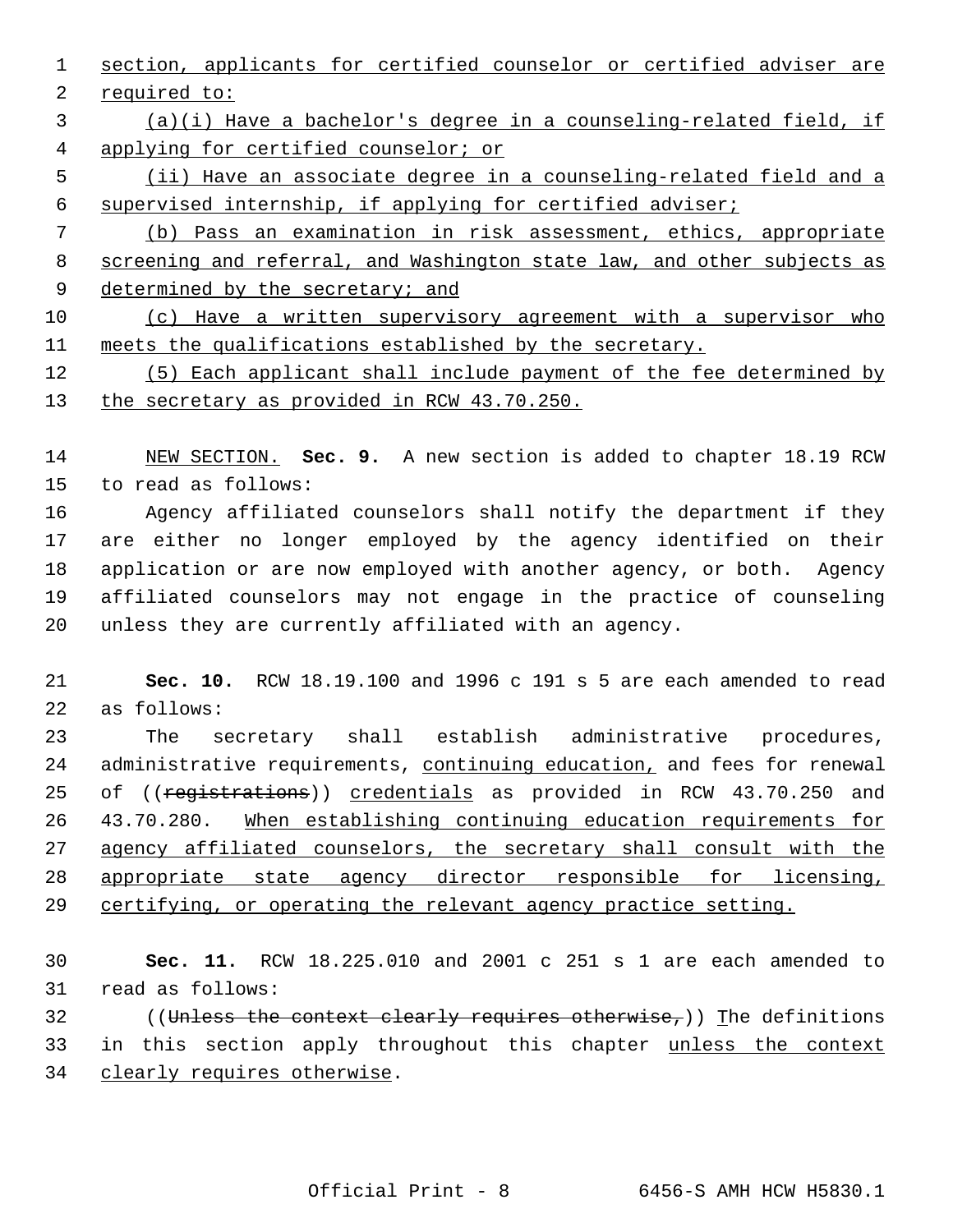(1) "Advanced social work" means the application of social work theory and methods including emotional and biopsychosocial assessment, psychotherapy under the supervision of a licensed independent clinical social worker, case management, consultation, advocacy, counseling, and community organization.

 (2) "Applicant" means a person who completes the required application, pays the required fee, is at least eighteen years of age, and meets any background check requirements and uniform disciplinary act requirements.

 (3) "Associate" means a prelicensure candidate who has a graduate degree in a mental health field under RCW 18.225.090 and is gaining the 12 supervision and supervised experience necessary to become a licensed 13 independent clinical social worker, a licensed advanced social worker, a licensed mental health counselor, or a licensed marriage and family therapist.

 (4) "Committee" means the Washington state mental health counselors, marriage and family therapists, and social workers advisory committee.

19  $((+4))$   $(5)$  "Department" means the department of health.

20  $((\overline{5}))$  (6) "Disciplining authority" means the department.

 $((\langle 6 \rangle) )$  (7) "Independent clinical social work" means the diagnosis and treatment of emotional and mental disorders based on knowledge of human development, the causation and treatment of psychopathology, psychotherapeutic treatment practices, and social work practice as defined in advanced social work. Treatment modalities include but are not limited to diagnosis and treatment of individuals, couples, families, groups, or organizations.

 $((+7))$  (8) "Marriage and family therapy" means the diagnosis and treatment of mental and emotional disorders, whether cognitive, affective, or behavioral, within the context of relationships, including marriage and family systems. Marriage and family therapy involves the professional application of psychotherapeutic and family systems theories and techniques in the delivery of services to individuals, couples, and families for the purpose of treating such diagnosed nervous and mental disorders. The practice of marriage and family therapy means the rendering of professional marriage and family therapy services to individuals, couples, and families, singly or in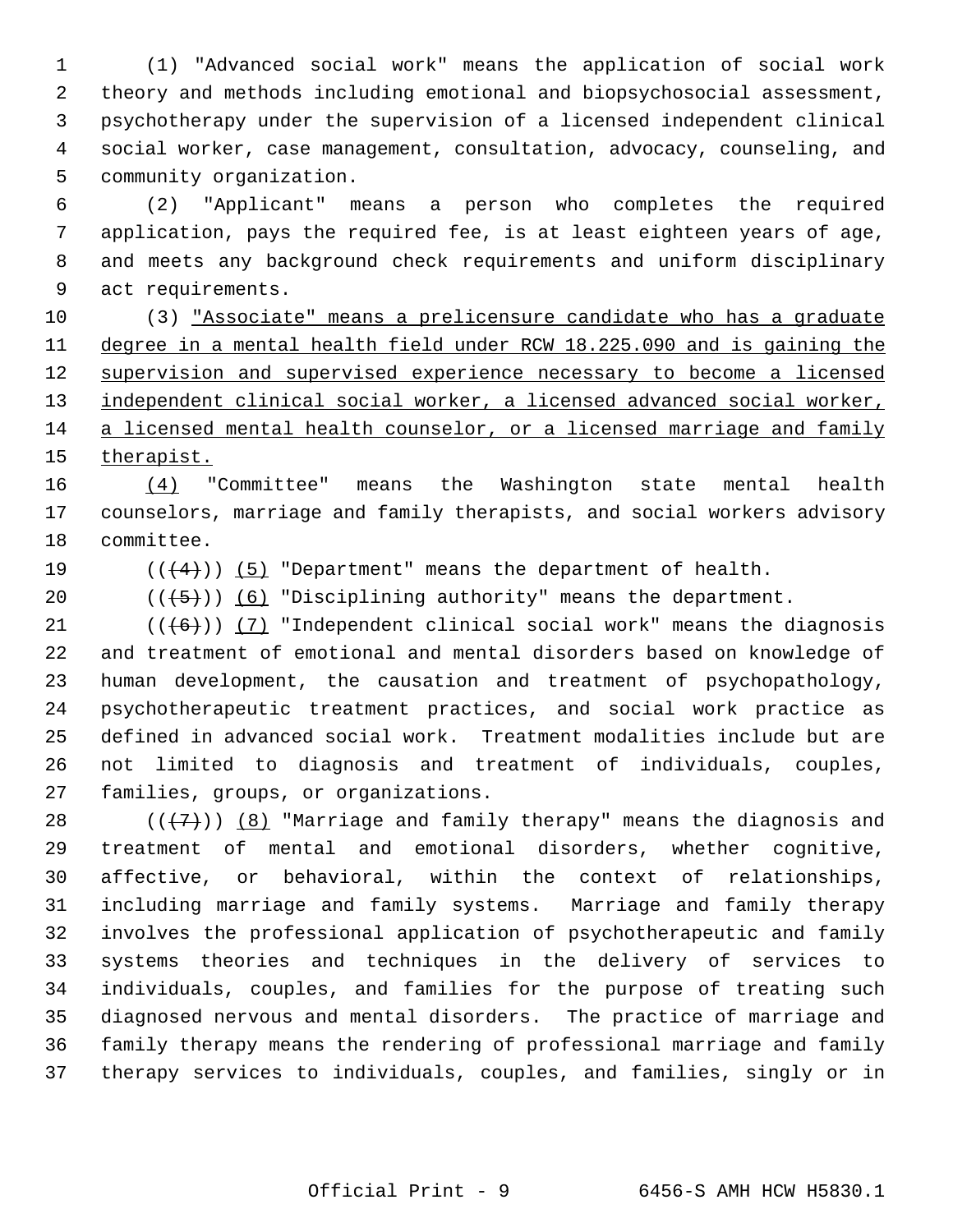groups, whether such services are offered directly to the general public or through organizations, either public or private, for a fee, monetary or otherwise.

4 (((8)) (9) "Mental health counseling" means the application of principles of human development, learning theory, psychotherapy, group dynamics, and etiology of mental illness and dysfunctional behavior to individuals, couples, families, groups, and organizations, for the purpose of treatment of mental disorders and promoting optimal mental health and functionality. Mental health counseling also includes, but is not limited to, the assessment, diagnosis, and treatment of mental and emotional disorders, as well as the application of a wellness model of mental health.

13 (((9)) (10) "Secretary" means the secretary of health or the secretary's designee.

 **Sec. 12.** RCW 18.225.020 and 2001 c 251 s 2 are each amended to read as follows:

 A person must not represent himself or herself as a licensed 18 advanced social worker, a licensed independent clinical social worker, 19  $a$  licensed mental health counselor, (( $\Theta$ r))  $a$  licensed marriage and family therapist, a licensed social work associate--advanced, a licensed social work associate--independent clinical, a licensed mental 22 health counselor associate, or a licensed marriage and family therapist 23 associate, without being licensed by the department.

 NEW SECTION. **Sec. 13.** A new section is added to chapter 18.225 RCW to read as follows:

 (1) The secretary shall issue an associate license to any applicant who demonstrates to the satisfaction of the secretary that the applicant meets the following requirements for the applicant's practice area and submits a declaration that the applicant is working toward full licensure in that category:

 (a) Licensed social worker associate--advanced or licensed social worker associate--independent clinical: Graduation from a master's degree or doctoral degree educational program in social work accredited by the council on social work education and approved by the secretary based upon nationally recognized standards.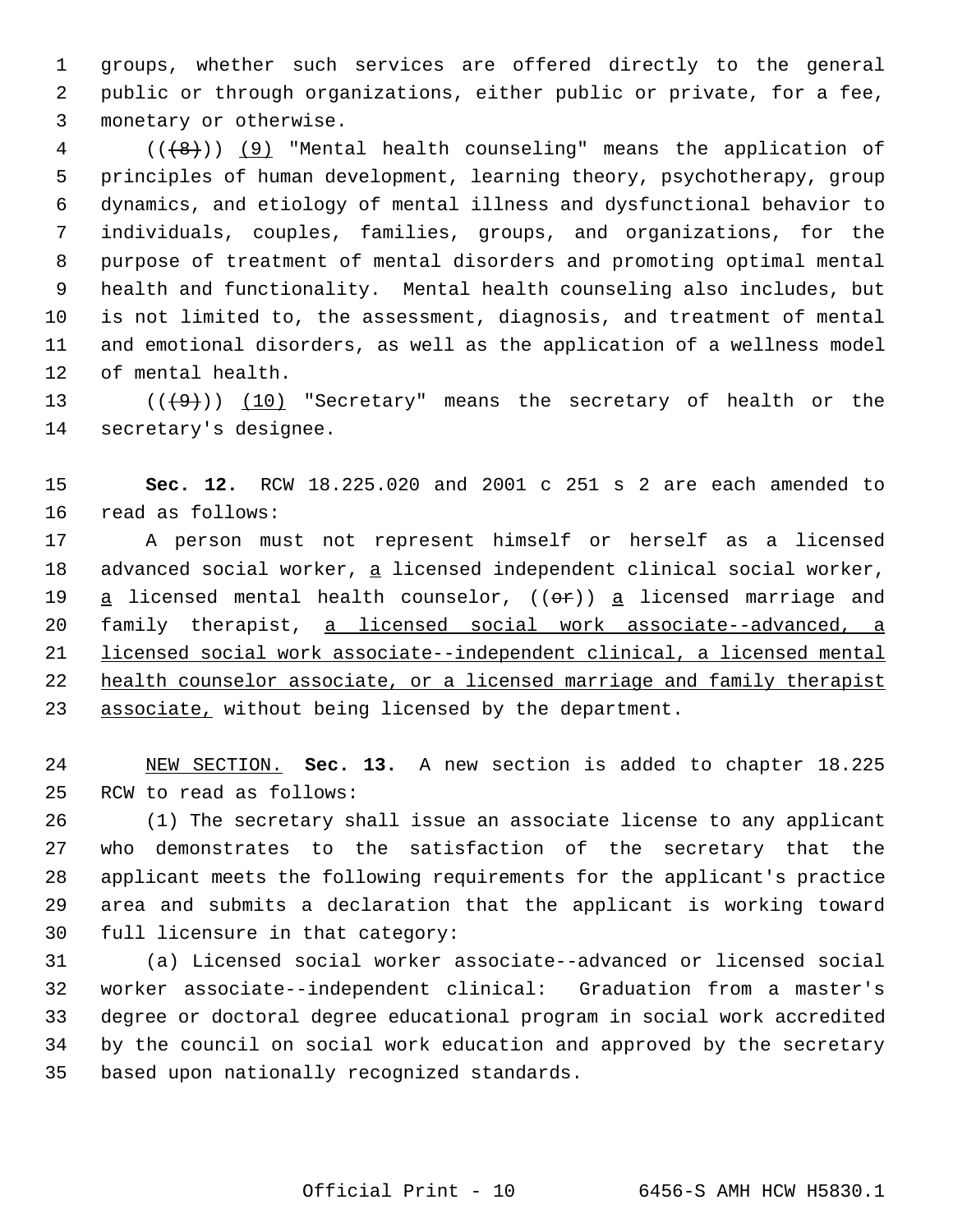(b) Licensed mental health counselor associate: Graduation from a master's degree or doctoral degree educational program in mental health counseling or a related discipline from a college or university approved by the secretary based upon nationally recognized standards.

 (c) Licensed marriage and family therapist associate: Graduation from a master's degree or doctoral degree educational program in marriage and family therapy or graduation from an educational program in an allied field equivalent to a master's degree or doctoral degree in marriage and family therapy approved by the secretary based upon nationally recognized standards.

 (2) Associates may not provide independent social work, mental health counseling, or marriage and family therapy for a fee, monetary or otherwise. Associates must work under the supervision of an approved supervisor.

 (3) Associates shall provide each client or patient, during the first professional contact, with a disclosure form according to RCW 18.225.100, disclosing that he or she is an associate under the supervision of an approved supervisor.

 (4) The department shall adopt by rule what constitutes adequate proof of compliance with the requirements of this section.

 (5) Applicants are subject to the denial of a license or issuance of a conditional license for the reasons set forth in chapter 18.130 RCW.

(6) An associate license may be renewed no more than four times.

 **Sec. 14.** RCW 18.225.150 and 2001 c 251 s 15 are each amended to read as follows:

 The secretary shall establish by rule the procedural requirements 28 and fees for renewal of a license or associate license. Failure to 29 renew shall invalidate the license or associate license and all privileges granted by the license. If an associate license has lapsed, the person shall submit an updated declaration, in accordance with 32 rules adopted by the department, that the person is working toward full 33 licensure. If a license has lapsed for a period longer than three years, the person shall demonstrate competence to the satisfaction of the secretary by taking continuing education courses, or meeting other 36 standards determined by the secretary. If an associate license has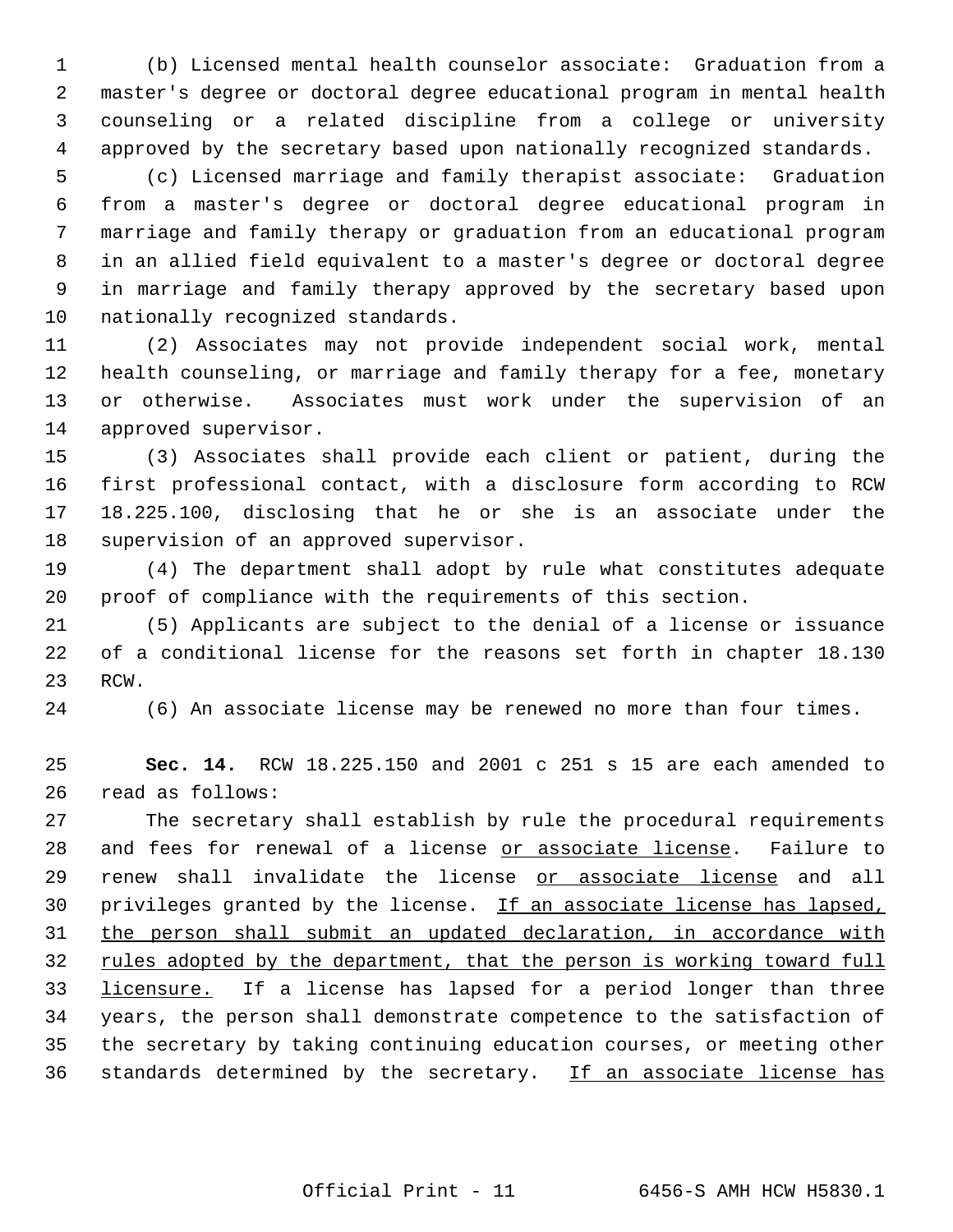lapsed, the person shall submit an updated declaration, in accordance

with rules adopted by the department, that the person is working toward

full licensure.

 **Sec. 15.** RCW 18.205.020 and 1998 c 243 s 2 are each amended to read as follows:

6 ((Unless the context clearly requires otherwise,)) The definitions 7 in this section apply throughout this chapter unless the context clearly requires otherwise.

 (1) "Certification" means a voluntary process recognizing an individual who qualifies by examination and meets established educational prerequisites, and which protects the title of practice.

 (2) "Certified chemical dependency professional" means an individual certified in chemical dependency counseling, under this chapter.

 (3) "Certified chemical dependency professional trainee" means an 16 individual working toward the education and experience requirements for certification as a chemical dependency professional.

 (4) "Chemical dependency counseling" means employing the core competencies of chemical dependency counseling to assist or attempt to assist an alcohol or drug addicted person to develop and maintain abstinence from alcohol and other mood-altering drugs.

22  $((+4))$   $(5)$  "Committee" means the chemical dependency certification advisory committee established under this chapter.

 $((\langle 5 \rangle)(6)$  "Core competencies of chemical dependency counseling" means competency in the nationally recognized knowledge, skills, and attitudes of professional practice, including assessment and diagnosis of chemical dependency, chemical dependency treatment planning and referral, patient and family education in the disease of chemical dependency, individual and group counseling with alcoholic and drug addicted individuals, relapse prevention counseling, and case management, all oriented to assist alcoholic and drug addicted patients to achieve and maintain abstinence from mood-altering substances and develop independent support systems.

34  $((+6))$   $(7)$  "Department" means the department of health.

35  $((+7))$   $(8)$  "Health profession" means a profession providing health services regulated under the laws of this state.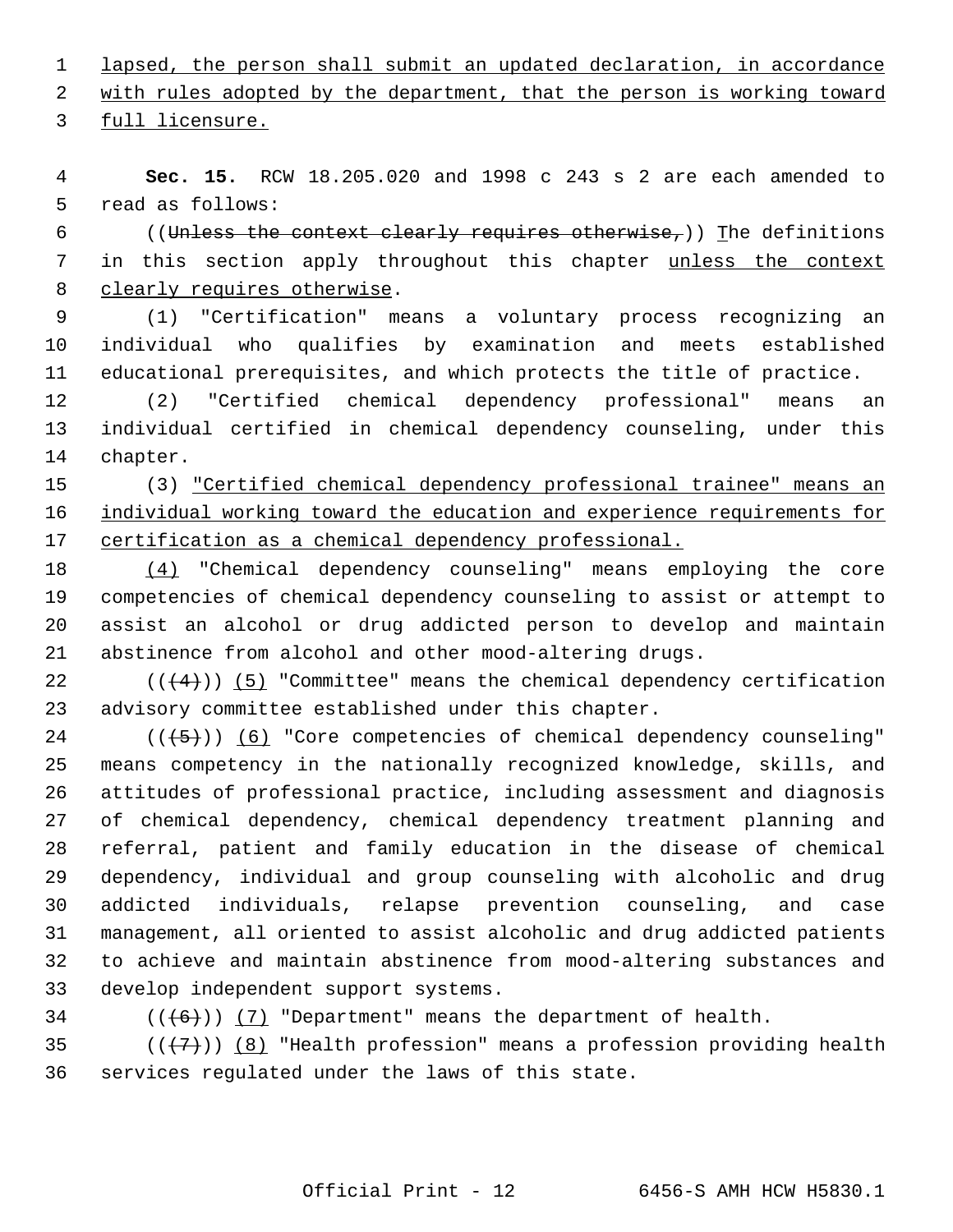1 (((8)) (9) "Secretary" means the secretary of health or the secretary's designee.

 **Sec. 16.** RCW 18.205.030 and 2000 c 171 s 41 are each amended to read as follows:

 No person may represent oneself as a certified chemical dependency professional or certified chemical dependency professional trainee or use any title or description of services of a certified chemical dependency professional or certified chemical dependency professional trainee without applying for certification, meeting the required qualifications, and being certified by the department of health, unless otherwise exempted by this chapter.

 **Sec. 17.** RCW 18.205.040 and 1998 c 243 s 4 are each amended to read as follows:

 Nothing in this chapter shall be construed to authorize the use of 15 the title "certified chemical dependency professional" or "certified chemical dependency professional trainee" when treating patients in settings other than programs approved under chapter 70.96A RCW.

 NEW SECTION. **Sec. 18.** A new section is added to chapter 18.205 RCW to read as follows:

 (1) The secretary shall issue a trainee certificate to any applicant who demonstrates to the satisfaction of the secretary that he or she is working toward the education and experience requirements in RCW 18.205.090.

 (2) A trainee certified under this section shall submit to the secretary for approval a declaration, in accordance with rules adopted by the department, that he or she is enrolled in an approved education program and actively pursuing the experience requirements in RCW 18.205.090. This declaration must be updated with the trainee's annual renewal.

 (3) A trainee certified under this section may practice only under the supervision of a certified chemical dependency professional. The first fifty hours of any face-to-face client contact must be under direct observation. All remaining experience must be under supervision in accordance with rules adopted by the department.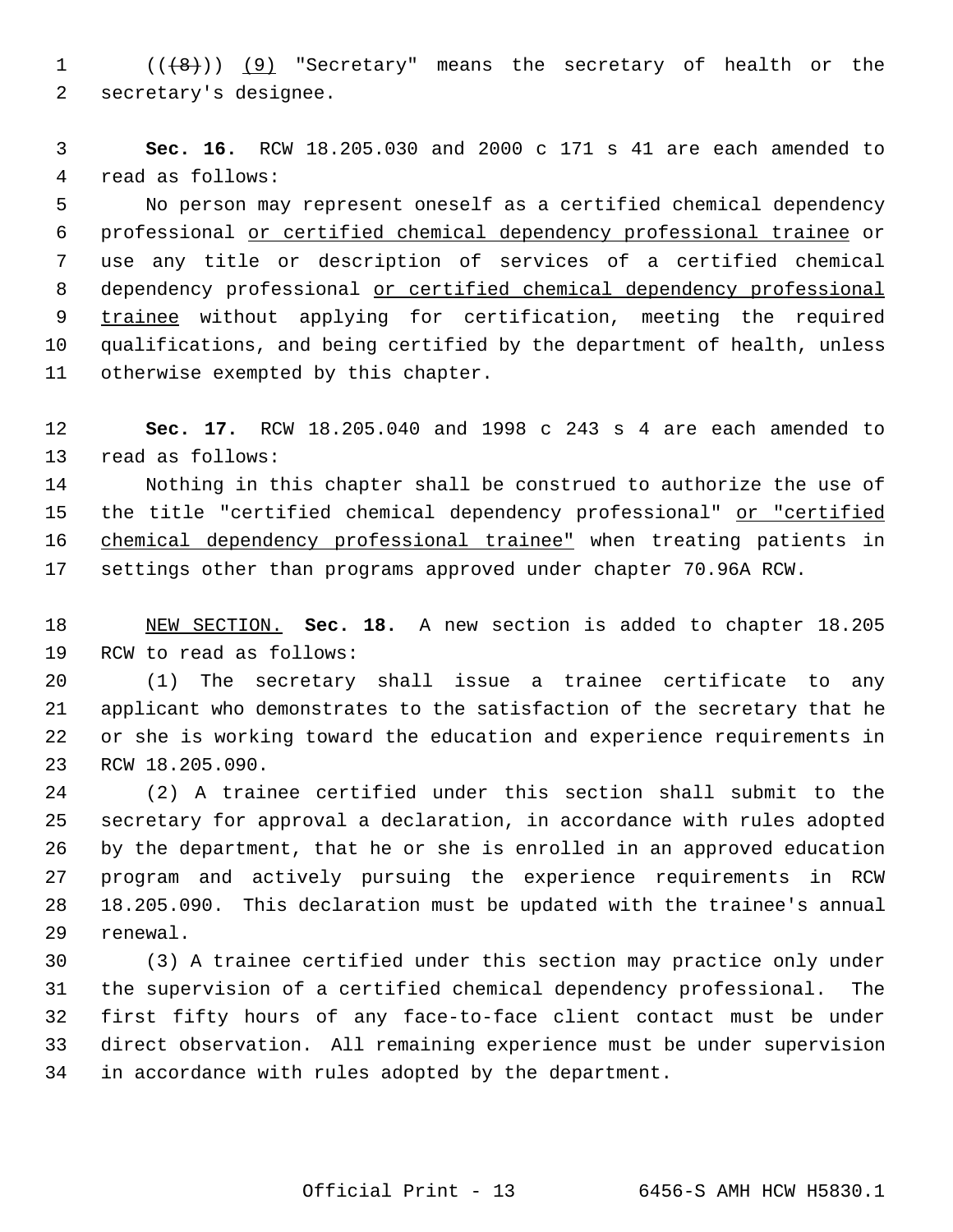(4) A certified chemical dependency professional trainee provides chemical dependency assessments, counseling, and case management with a state regulated agency and can provide clinical services to patients consistent with his or her education, training, and experience as approved by his or her supervisor.

(5) A trainee certification may only be renewed four times.

 (6) Applicants are subject to denial of a certificate or issuance of a conditional certificate for the reasons set forth in chapter 18.130 RCW.

 NEW SECTION. **Sec. 19.** A new section is added to chapter 18.19 RCW to read as follows:

 The Washington state certified counselors and hypnotherapist advisory committee is established.

 (1) The committee is comprised of seven members. Two committee members must be certified counselors or certified advisers. Two committee members must be hypnotherapists. Three committee members must be consumers and represent the public at large and may not hold any mental health care provider license, certification, or registration.

 (2) Two committee members must be appointed for a term of one year, two committee members must be appointed for a term of two years, and three committee members must be appointed for a term of three years. Subsequent committee members must be appointed for terms of three years. A person may not serve as a committee member for more than two consecutive terms.

 (3)(a) Each committee member must be a resident of the state of Washington.

 (b) A committee member may not hold an office in a professional association for their profession.

 (c) Advisory committee members may not be employed by the state of Washington.

 (d) Each professional committee member must have been actively engaged in their profession for five years immediately preceding appointment.

 (e) The consumer committee members must represent the general public and be unaffiliated directly or indirectly with the professions credentialed under this chapter.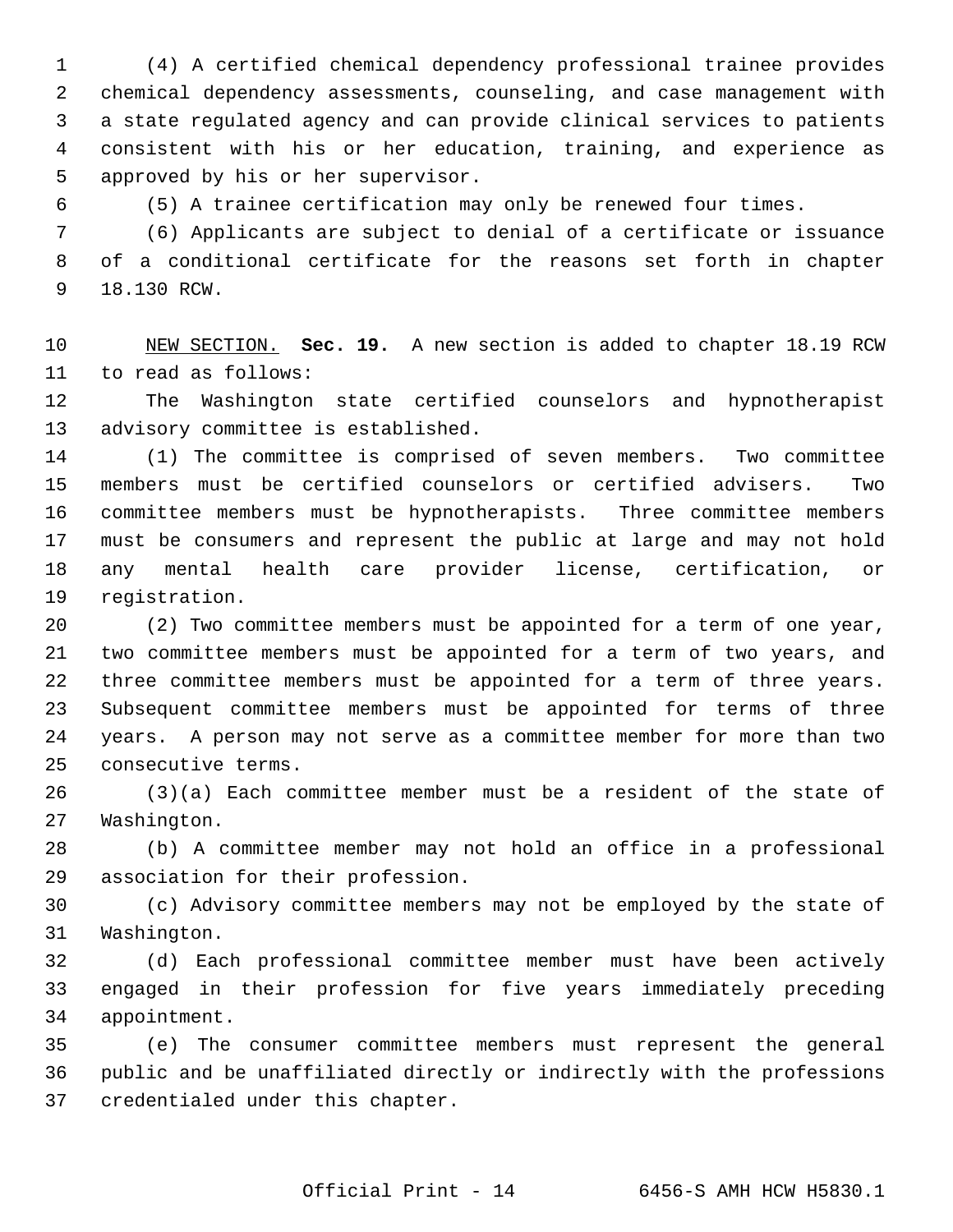(4) The secretary shall appoint the committee members.

 (5) Committee members are immune from suit in an action, civil or criminal, based on the department's disciplinary proceedings or other official acts performed in good faith.

 (6) Committee members must be compensated in accordance with RCW 43.03.240, including travel expenses in carrying out his or her authorized duties in accordance with RCW 43.03.050 and 43.03.060.

(7) The committee shall elect a chair and vice-chair.

 NEW SECTION. **Sec. 20.** To practice counseling, all registered counselors must obtain another health profession credential by July 1, 2010. The registered counselor credential is abolished July 1, 2010.

 NEW SECTION. **Sec. 21.** Sections 1, 2, 7 through 9, and 11 through 19 of this act take effect July 1, 2009.

 NEW SECTION. **Sec. 22.** The department of health may not issue any new registered counselor credentials after July 1, 2009.

 NEW SECTION. **Sec. 23.** (1) The department of health shall report to the legislature and the governor by December 15, 2011, on:

 (a) The number of registered counselors who become certified counselors or certified advisers;

 (b) The number, status, type, and outcome of disciplinary actions involving certified counselors and certified advisers beginning on the 22 effective date of this section; and

 (c) The state of education equivalency, examination, supervisory, consultation, and continuing education requirements established under this act.

 (2) The department of health shall also report on cost savings or expenditures to administer the provisions of this act and make recommendations regarding future reports or evaluations.

 NEW SECTION. **Sec. 24.** If specific funding for the purposes of this act, referencing this act by bill or chapter number, is not provided by June 30, 2008, in the omnibus appropriations act, this act is null and void."